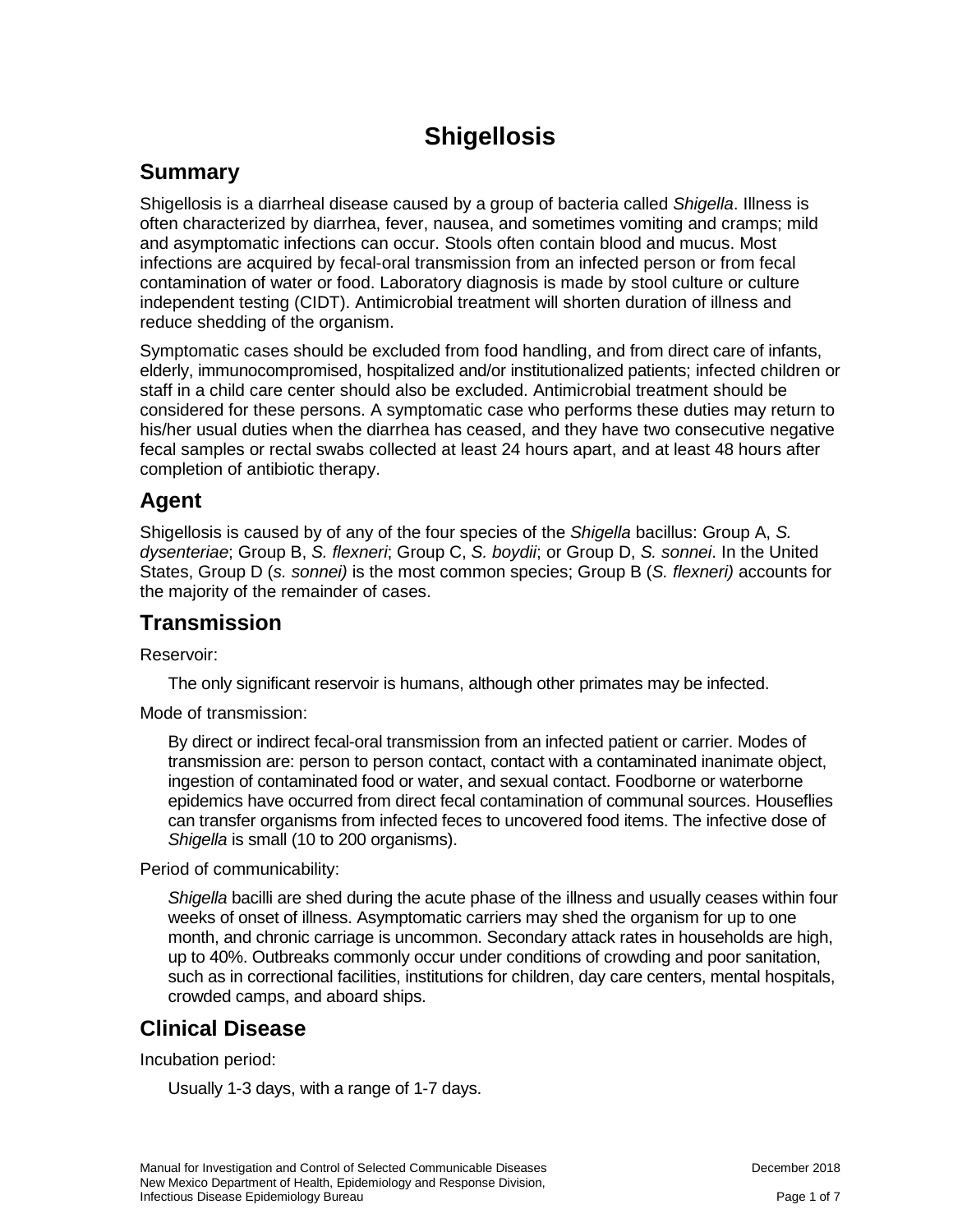Illness:

Shigellosis is an acute bacterial disease involving the large and small intestine. Illness is characterized by diarrhea, sometimes accompanied by fever, malaise, nausea, vomiting and cramps. Typically, the stools contain blood and mucus, although mild infections consisting only of watery diarrhea may also occur. Seizures can be a complication, particularly in children. Although illness is usually self-limited, lasting an average of 4-7 days, severe infections may occur in young children, the elderly, and in persons with poor nutritional status. Rare complications include bacteremia, Reiter's Syndrome (with *S.flexneri*), toxic megacolon and hemolytic-uremic syndrome (with *S. dysenteriae*).

# **Laboratory Diagnosis**

Diagnosis of shigellosis is established via a stool culture or CIDT using fresh feces or a rectal swab, preferably collected within four days of symptom onset. Please note, culture confirmation of CIDT-positive specimens is ideal, although it may not be possible in all instances.

A stool smear stained with methylene blue often demonstrates numerous polymorphonuclear leukocytes, indicative of colitis but not specific to *Shigella* diagnosis.

Subtyping of *S. sonnei* by pulsed field gel electrophoresis (PFGE), when performed, can improve outbreak detection and control.

An enzyme immunoassay (EIA) for shiga-toxin can be useful for rapid detection of *S. dysenteriae*, type 1, often associated with more serious disease and complications.

### **Treatment**

Antimicrobial therapy is effective for shortening the duration of diarrhea and eradicating organisms from feces. Treatment should be used in patients with severe symptoms (such as dysentery). For patients with mild illness, treatment may be indicated to prevent the spread of the organism (such as in a child care setting or for food handlers). Because multidrug resistance is common among *Shigella,* antimicrobial susceptibility testing should be performed. Antimicrobial therapy should be administered for five days. Anti-motility or antidiarrheal medications are contraindicated for children and their use discouraged in adults. Treatment decisions should be made in conjunction with the patient's health care provider.

## **Surveillance**

Case Definition:

*Clinical description*: An illness of variable severity characterized by diarrhea, fever, nausea, cramps, and tenesmus. Asymptomatic infections may occur.

*Laboratory Criteria*: Confirmed laboratory evidence: Isolation of *Shigella* from a clinical specimen. Supportive laboratory evidence: Detection of *Shigella* spp. or *Shigella*/enteroinvasive E. coli (EIEC) in a clinical specimen using CIDT.

*Criteria to Distinguish a New Case from an Existing Case*: A case should not be counted as a new case if laboratory results were reported within 90 days of a previously reported infection in the same individual. When two or more different serotypes are identified in one or more specimens from the same individual, each should be reported as a separate case.

*Epidemiologic Linkage:* A clinically compatible case that is epidemiologically linked to a case that meets the supportive or confirmatory laboratory criteria for diagnosis.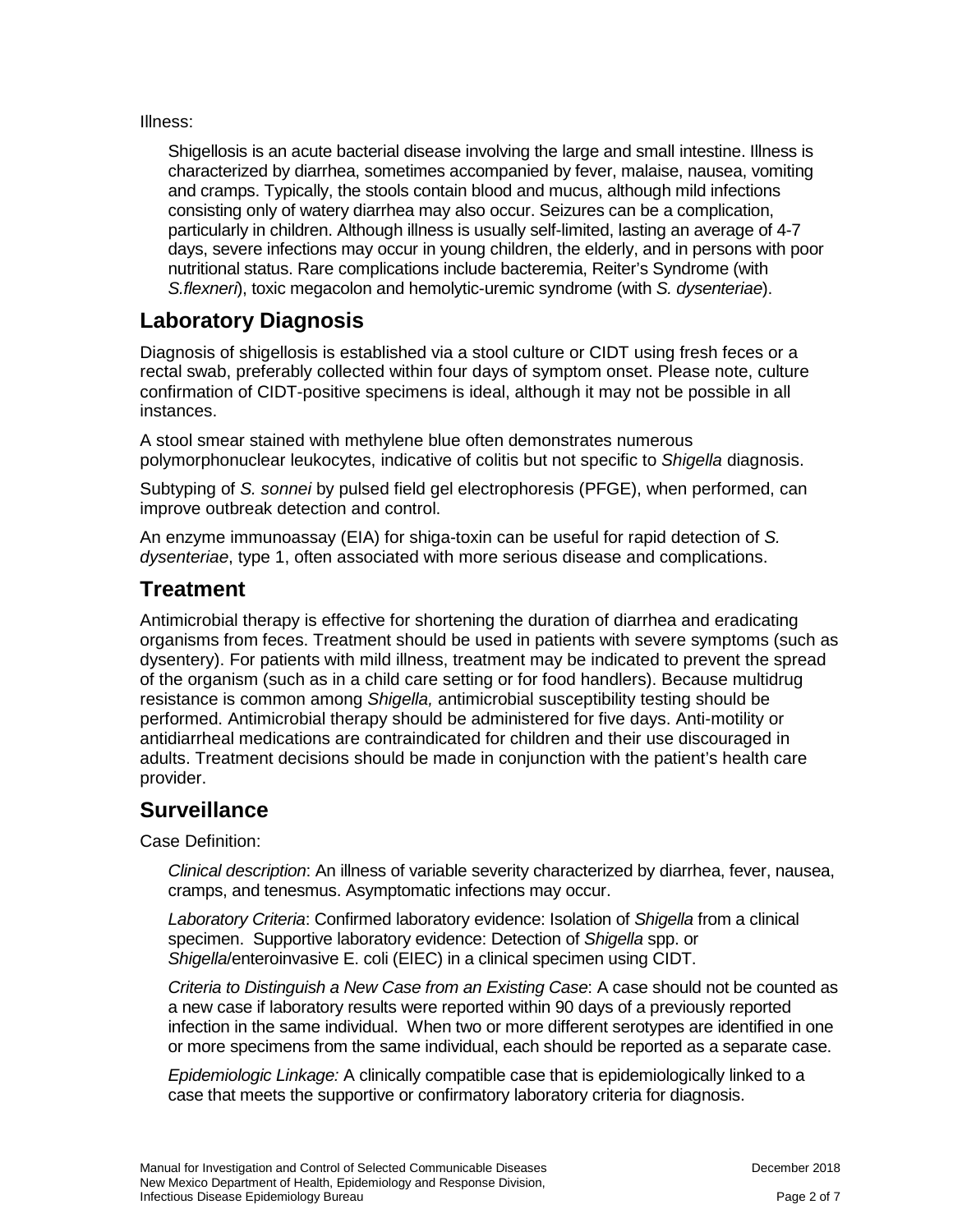*Confirmed Case:* A case that meets confirmed laboratory criteria for diagnosis. When available, O antigen serotype characterization should be reported.

*Probable Case:* A clinically compatible case that is epidemiologically linked to a confirmed case. OR a case that meets the supportive laboratory criteria for diagnosis.

Reporting:

Report all suspected or confirmed cases to the Epidemiology and Response Division (ERD) at 505-827-0006. Information needed includes: patient's name, age, sex, race, ethnicity, home address, home phone number, occupation, and health care provider.

Case Investigation:

Use the Foodborne Surveillance Investigation Form to complete the investigation. Information should also be entered into NM-EDSS per established procedures.

#### **Control Measures**

Control measures for CIDT cases that tested positive for more than one condition should be prioritized as follows: Vibrio> STEC> Cryptosporidium> Salmonella> Shigella> Campylobacter> Cyclospora> Giardia.

For a summary of work and daycare exclusion criteria for all enteric pathogens see [Appendix 8.](https://nmhealth.org/publication/view/general/5156/)

- 1. Case management
	- 1.1 Isolation: Exclude symptomatic persons from food handling, and from direct care of infants, elderly, immunocompromised, and hospitalized or institutionalized patients. Antimicrobial treatment should be considered for these persons. They may be allowed to resume usual duties when diarrhea has resolved and there are two consecutive negative fecal samples or rectal swabs, collected at least 24 hours apart, and at least 48 hours after completion of antibiotic therapy.

1.1.a For hospitalized patients, contact precautions, in addition to standard precautions, should be used.

- 1.2 Prophylaxis: Not applicable.
- 2 Contact management
	- 2.1 Isolation: Ill contacts of shigellosis patients should also be excluded from food handling, and from direct care of infants, elderly, immunocompromised, hospitalized and/or institutionalized patients. Contact should not resume until diarrhea ceases and two consecutive fecal samples or rectal swabs, collected at least 24 hours apart and at least 48 hours after completion of antibiotic therapy, are negative.
	- 2.2 Prophylaxis: Not applicable.
- 3 Prevention
	- 3.1 Emphasize good hand hygiene practices (i.e., proper hand washing after using the toilet, changing diapers, and before and after handling food or beverages).
	- 3.2 Follow general guidelines for preventing foodborne illness including:

3.2.a Thoroughly cook raw food from animal sources.

3.2.b Wash raw vegetables.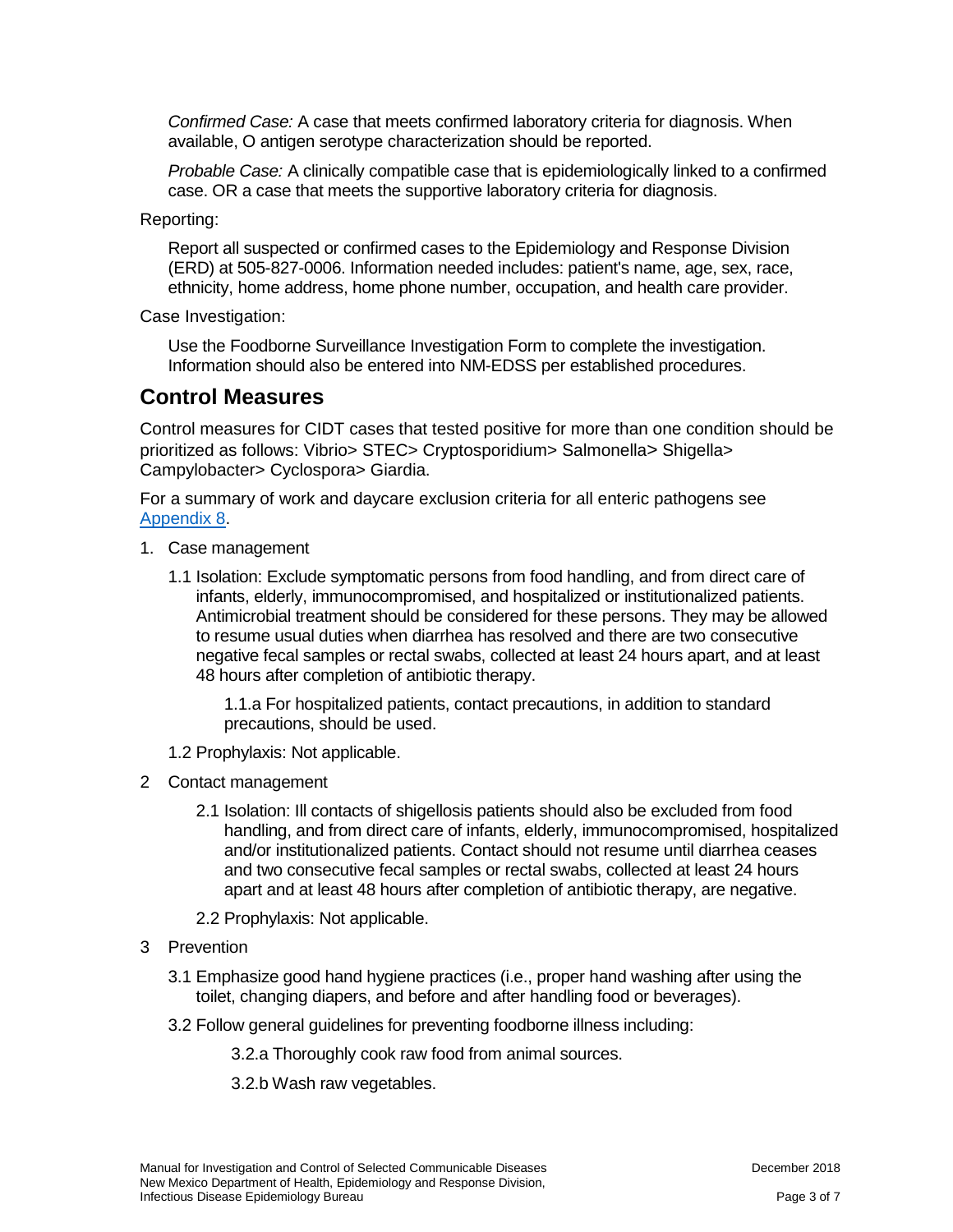3.2.c Minimize contamination of food and surfaces by houseflies.

- 3.2.d Wash hands, knives and cutting boards after handling uncooked foods.
- 3.3 Immunization: Not applicable.
- 3.4 Symptomatic cases should consider avoiding recreational water usage for two weeks after the resolution of diarrheal illness to decrease waterborne transmission of *Shigella*.

### **Managing Shigellosis in Child Care Centers**

- 1. Outbreaks of shigellosis in child care centers do occur and can be difficult to control, particularly among groups of young children who are not yet toilet trained.
- 2. Management of isolated cases
	- 2.1 When a case of shigellosis occurs among a child care center attendee or staff member, stool specimens from other symptomatic attendees and staff members should be cultured. Stool specimens from household contacts who have diarrhea should also be cultured.
	- 2.2 All symptomatic persons who have *Shigella* isolated or detected from their stool should be given antimicrobial therapy to prevent further transmission. They also should be excluded until the diarrhea has resolved, and there are two consecutive negative fecal samples or rectal swabs taken at least 24 hours apart, and at least 48 hours after completion of antibiotic therapy.
	- 2.3 Per child care licensing regulations, a center should notify parents or guardians in writing of a case of *Shigella* in the facility (Subsection D of 8.16.2.20 NMAC). See [Appendix 7](https://nmhealth.org/publication/view/general/5155/) for a template of a notification letter.
	- 2.4 The child care center should review its infection control protocols with staff, and emphasize the following:
		- 2.4.a Standard and enteric precautions should be followed to include strict hand washing routines for staff and children, and routines for handling fecal contaminated materials. Wash hands with soap and water. Waterless hand sanitizers are acceptable if hands are not visibly soiled.
		- 2.4.b Frequently mouthed objects should be cleaned and sanitized daily. Items should be washed with dishwashing detergent and water, then rinsed in freshly prepared (daily) household bleach solution (dilute 1 cup bleach in 9 cups of water).
		- 2.4.c Food handling and diaper changing areas should be physically separated and cleaned daily.
		- 2.4.d Diaper changing surfaces should be nonporous and cleaned with a freshly prepared (daily) household bleach solution (dilute 1 cup bleach in 9 cups of water). Cleaning of diaper changing surfaces after each use is required; soiled diapers should be disposed of properly. If available, gloves should be worn when changing diapers. If the child care setting is licensed by Children Youth and Families Department (CYFD), the child care facility is required to maintain a system of stool monitoring (i.e., diaper logs) for all infants and children who are not toilet trained. However, if this child care facility is not licensed by CYFD, diaper logs are not required by regulation, but are recommended whenever a day care attendee is diagnosed with an enteric pathogen. At a minimum, diaper logs should document the quality (e.g., formed, loose, watery, blood present, mucus present) and time of each diaper change. The log should be reviewed each day with the center director,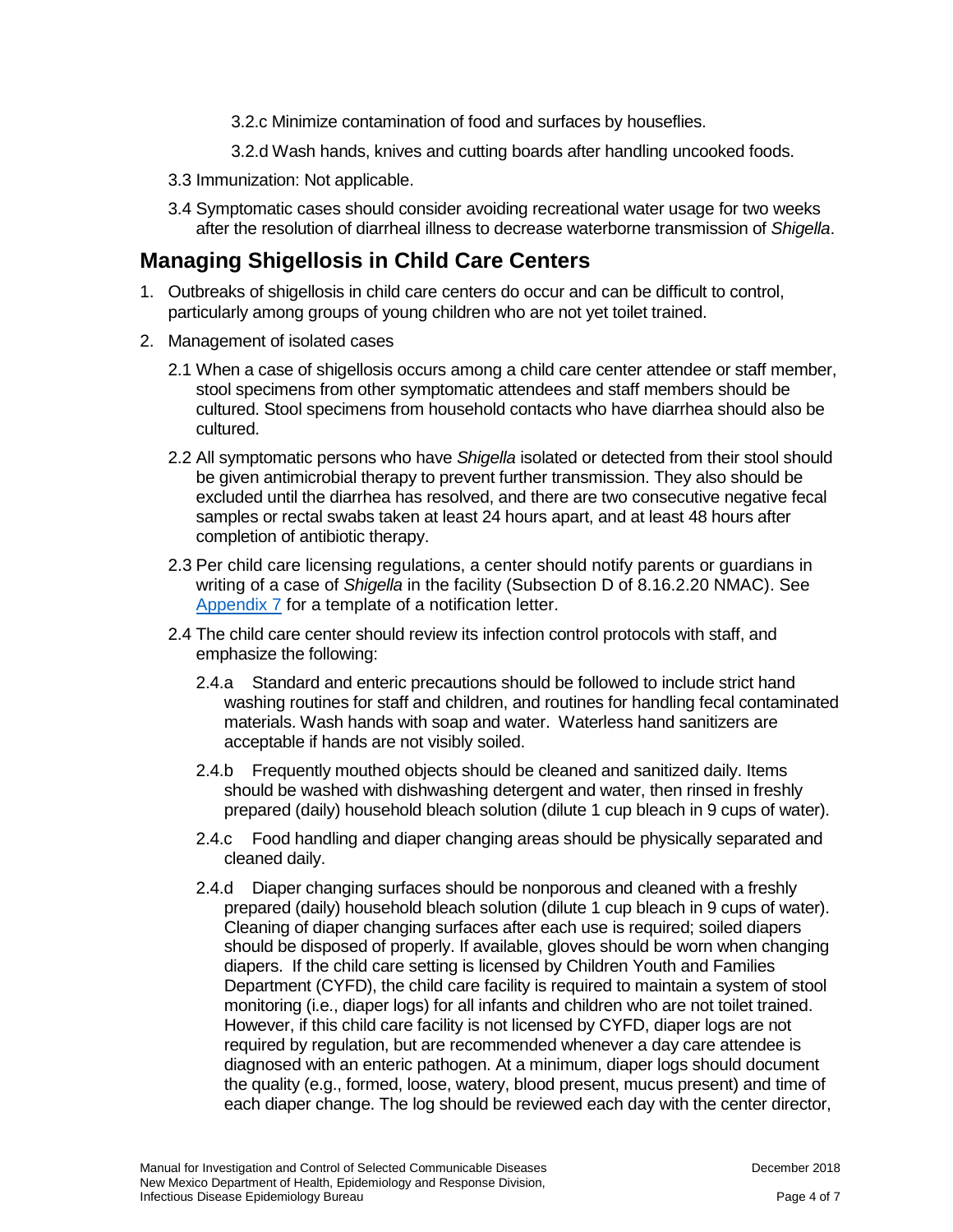or their designated personnel, and personnel from NMDOH who are being consulted and/or investigating individual cases, clusters, or outbreaks at the center. The purpose of the log is to assist in the identification of potential new cases, to prioritize testing recommendations, and assist in determining if exclusion of the infant or child is necessary until infection can be ruled out.

- 2.4.e Access to shared water play areas should be temporarily suspended during an outbreak.
- 2.4.f Animals in the child care center with diarrhea should be isolated from children and taken to a veterinarian for diagnosis and treatment.
- 3. Outbreak
	- 3.1 If an outbreak of shigellosis (i.e., two or more cases) is suspected in a child care facility, ERD should be notified immediately. Outbreaks of shigellosis in this situation would ordinarily be controlled by exclusion and treatment of symptomatic children and staff.

#### **Managing Shigellosis Outbreak in School-Age Children**

*Shigella* outbreaks in K-12 schools control measures (exclusions of cases, hand washing, and environmental cleaning) are very similar to *Shigella* outbreaks in daycares. However, the ability of children to correctly and consistently wash their hands will vary greatly, especially those in elementary schools. Control measures should be adapted and appropriate to the developmental ability of the child (i.e. a kindergarten student should be managed differently than a high school student).

- 1. Exclude laboratory confirmed or symptomatic cases (staff or student). Cases may not return to school for 48 hours after symptoms resolve.
	- 1.1 Laboratory confirmation includes PCR and culture testing.
	- 1.2 Symptoms for *Shigella* include diarrhea, fever, nausea, and sometimes vomiting, cramps, and toxemia (blood poisoning from toxins produced by the bacteria). Stools often contain blood and mucus. Incubation period varies from 1 to 7 days but is typically 1-3 days.
- 2. Symptomatic or confirmed cases should also be excluded from afterschool programs. Cases may not return to afterschool programs for 48 hours after symptoms resolve.
- 3. Identify symptomatic (potential source or secondary) cases in the school.
- 4. Reinforce and improve hand washing.
	- 4.1 Students and staff must wash their hands after each visit to the restroom and before eating.
	- 4.2 If the laboratory-identified case is in a younger grade, hand washing should be supervised.
	- 4.3 High-touch games (such as face painting and Play-Doh®) should be discontinued until there are no new cases for at least one week.
- 5. Increase cleaning of high contact surfaces in the affected rooms using EPAregistered disinfectant.
- 6. Meet with school staff to ensure knowledge of means of transmission and prevention/control measures for shigellosis.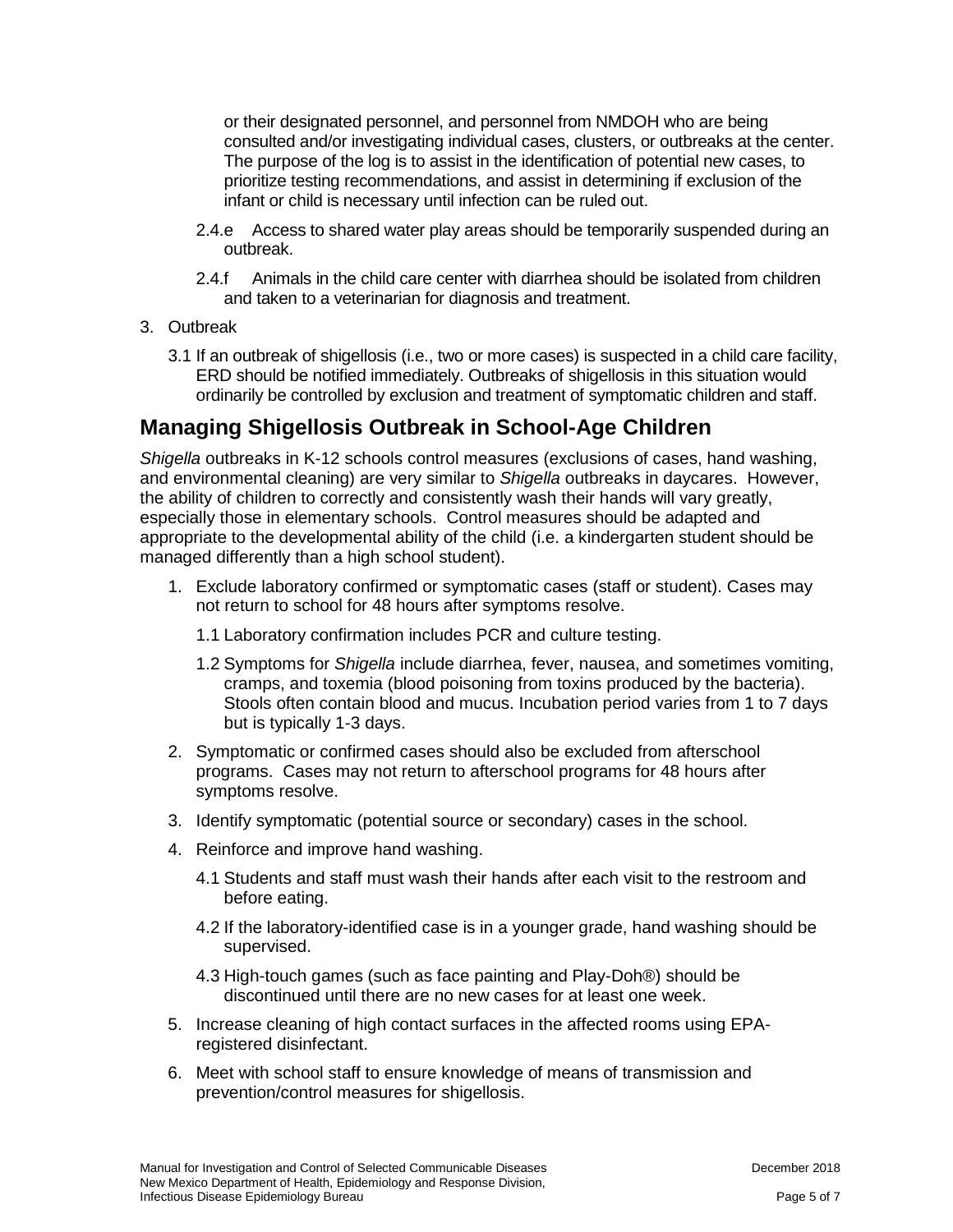- 6.1 Ensure that the school has adequate stock of hand washing supplies and appropriate environmental cleaning products.
- 6.2 Bathrooms should be monitored for cleanliness and cleaning should be increased.
- 7. Notify community health care providers. Clinicians should be aware of the following:
	- 7.1 There is currently an outbreak in their community
	- 7.2 Appropriate control measures
	- 7.3 Laboratory testing requirements for diagnosis and readmission
	- 7.4 Antibiotics should be given to all symptomatic cases during an outbreak.
		- 7.4.1 Antibiotics help to shortening the duration of shedding thus helping to stop the spread of the outbreak.
	- 7.5 Potential need to adapt choice of antibiotic to susceptibility of the outbreak strain

### **Managing Institutional Shigellosis Outbreaks**

Outbreaks in residential institutions with housed adults who situations with housed adults who are unable to care for themselves (e.g., mentally disabled or skilled nursing facility residents) can be difficult to control and control measures are similar to those in other high-risk settings. Recommended control measures are:

- 1. Use a cohort system (i.e., housing symptomatic residents in same rooms).
- 2. Emphasize and supervise consistent hand hygiene for residents and staff.
- 3. Screen staff and other residents for symptoms and follow contact management measures as stated above.
- 4. Use appropriate antimicrobial therapy until stool cultures are negative for Shigella.
- 5. Prophylaxis of asymptomatic contacts is not recommended.
- 6. Keep new admissions separate from symptomatic residents.

If an outbreak of shigellosis (i.e., two or more cases) is suspected in a residential facility, the Epidemiology and Response Division should be notified immediately at **505-827-0006**. Epidemiology and Response Division can assist in coordination of all control measures.

#### **References**

American Academy of Pediatrics. In: Kimberlin, DW, et al eds. Red Book: 2018 Report of the Committee on Infectious Diseases. 31st ed. Itasca, IL: American Academy of Pediatrics; 2018.

Heymann, DL, ed. Control of Communicable Disease Manual, 19th ed. Washington: American Public Health Association, 2008.

CDC. "National Notifiable Diseases Surveillance System (NNDSS)", [https://wwwn.cdc.gov/nndss/conditions/shigellosis/case-definition/2017/,](https://wwwn.cdc.gov/nndss/conditions/shigellosis/case-definition/2017/) Accessed May 2017.